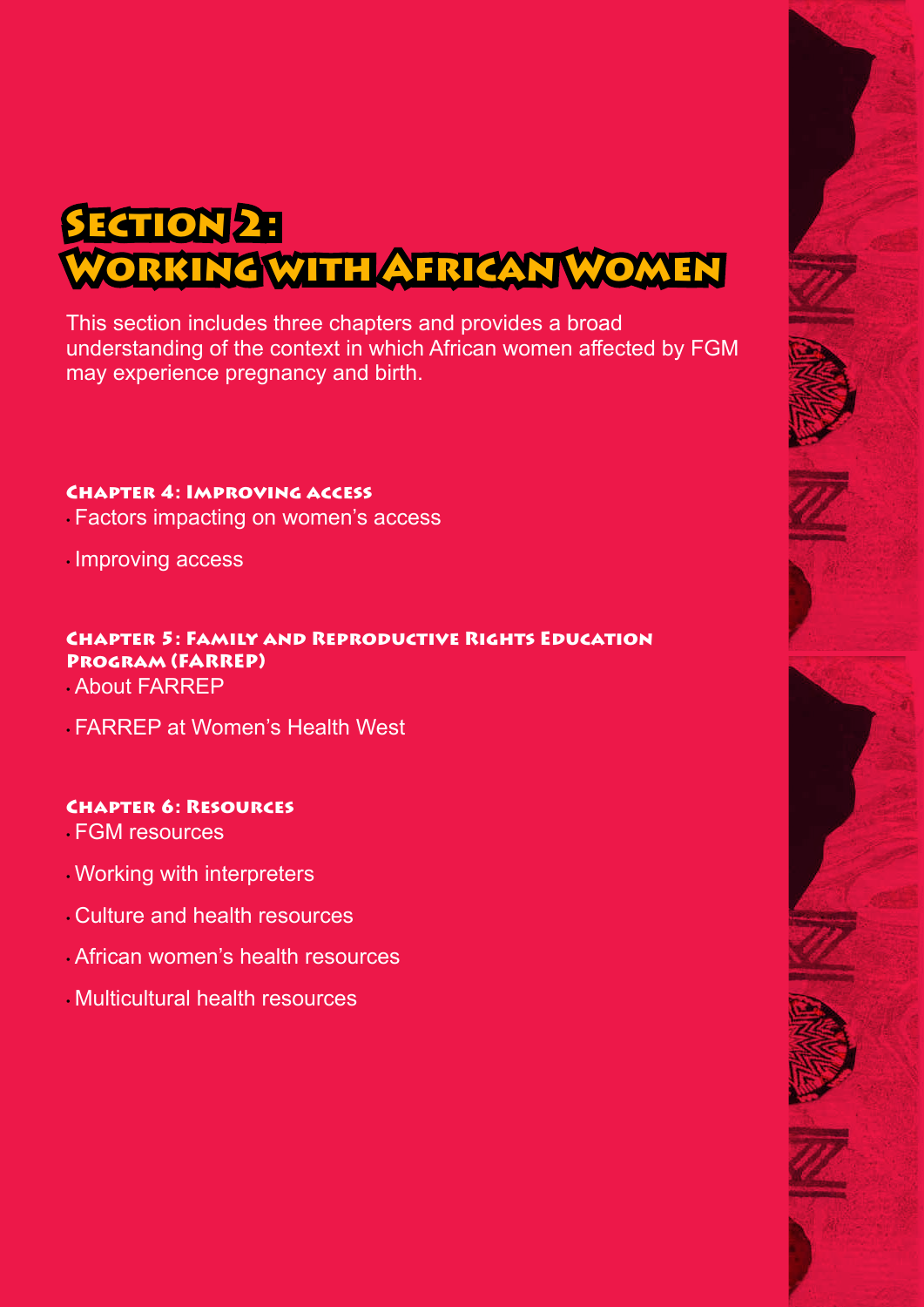

# Chapter 4: Improving Access

This chapter provides an overview of factors contributing to the uptake of information, services and support by African women affected by FGM and suggestions for improving women's access.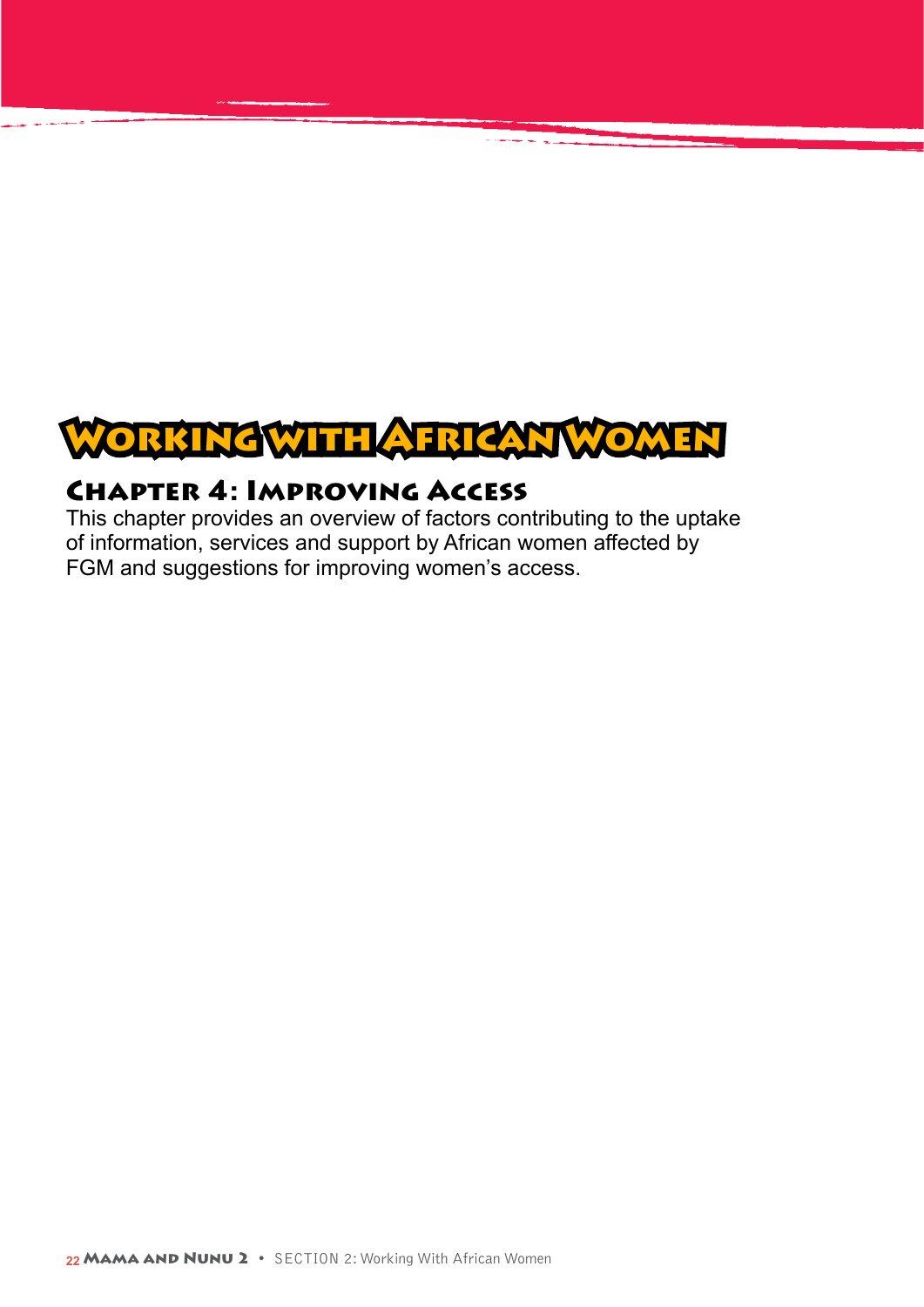### FACTORS IMPACTING ON WOMEN'S ACCESS

**en andre de la componentation de la componentation de la componentation de la componentation de la componenta</u><br>La componentation de la componentation de la componentation de la componentation de la componentation de la co** 

#### **Culture**

Culture refers to a set of characteristics shared by members of a group. These can be spiritual beliefs and practices, values, customs, spoken language, diet and style of communication. Cultural beliefs and attitudes can influence how a person understands and experiences health, illness and health care. Cultural and religious beliefs can also impact on how and whether a person accesses a particular health service.

Culture is not fixed and is subject to change. A person's cultural beliefs and attitudes around health can be influenced by factors such as their socioeconomic status, education, religious beliefs, migration, settlement experiences and exposure to other cultures.

It is important not to make assumptions about women's needs and preferences based only on their cultural and ethnic background. Rather, emphasis should be placed on identifying the individual beliefs, values and health needs of women and how to best meet those needs in a relevant and culturally appropriate manner.

#### **FGM**

FGM affected communities continue to face a number of challenges upon migration to Australia, including culture shock, which involves trying to manage and adapt to different values and ideals while trying to remain true to one's culture.

Women from communities where FGM is practiced can be shocked to learn that FGM is illegal in Australia and is often portrayed negatively. For many African women, FGM is more than just a tradition; it is integral to their cultural identity.

# It is important to be aware that FGM comes in many forms, that not all African women have FGM,

and that some women affected by FGM will not experience any difficulties

FGM means different things to different women depending on their cultural, religious and personal beliefs. Women might not be confident asking questions relating to FGM, nevertheless, they need to be informed early in their pregnancy of the possible effects and procedures related to FGM before and after birth.

#### **Health care system**

African women might not be familiar with Australia's complex health care system and can find it difficult to access and navigate. As a result, they might feel overwhelmed and intimidated. This can be attributed in part to low health literacy, which is 'the degree to which individuals have the capacity to obtain, process, and understand basic health information and services needed to make appropriate health decisions' (Joint Committee on National Health Education Standards, 1995).

African women might not be familiar with medical procedures and might not trust health care service providers. Many African women come from an oral culture where information is usually passed via word of mouth (usually from older, more experienced women). This can be problematic for women settling in Australia, where health information is largely shared in written form, especially if they are illiterate or not proficient in English.

Women might be reluctant to access complicated health systems because of competing priorities, lack of familiarity with services, lack of knowledge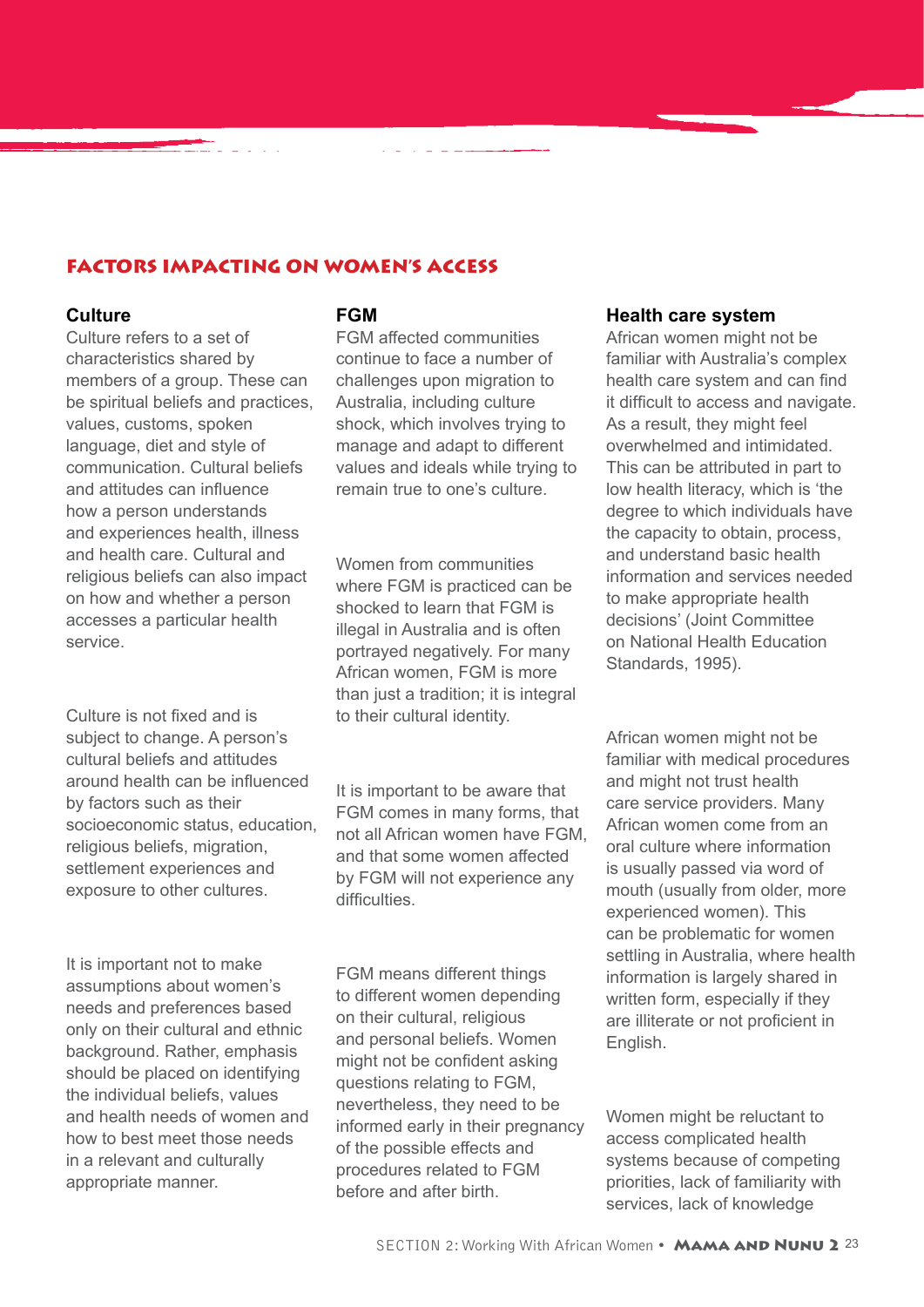about how to access services, as well as failure to recognise or report symptoms and health problems. Women might also feel uncomfortable undergoing medical procedures and processes that, to them, seem intrusive, unnecessary or inappropriate. This might result in the late presentation of African women to services (e.g. during labor) and a reluctance to undergo recommended medical procedures or treatments.

Women might also have limited access to health services depending on their eligibility for Medicare and concessions. Eligibility varies and is dependent upon the visa conditions of women (e.g. refugee, spouse or family reunion subclass) and/or the family's total income. Women who are not eligible for Medicare/ concessions may be forced to pay for health services.

#### **Health and wellbeing**

Issues faced during settlement can influence women's health and wellbeing. These include culture shock, language barriers and competing demands and priorities faced by newly arrived migrants such as employment, housing and health. Women may often feel isolated because of a lack of social and familial ties (especially with other women) and the reality of living in a vastly different culture. They might also be grieving for the loss of family, friends and/or belongings.

It is important to note that the experience of migration and settlement can vary between women, depending on their situation prior to migration and the circumstances under which they migrated.

Women might also be concerned about the vast differences between the western medical approach to pregnancy and birth

and the 'holistic' approach of their African culture. They can be intimidated by the complex health system and might be reluctant to access health services (e.g. during pregnancy) especially when they do not understand medical processes and/or procedures.

Women from FGM practicing communities are often shocked to learn that FGM is illegal in Australia. This can present a problem for women wishing to have FGM performed on their young daughters.

Undergoing defibulation before childbirth can be difficult for women with type III FGM who might want to be refibulated following childbirth, as refibulation is unacceptable in Australia. This can impact on the women's overall wellbeing, their perception of their bodies and perceived status within their communities.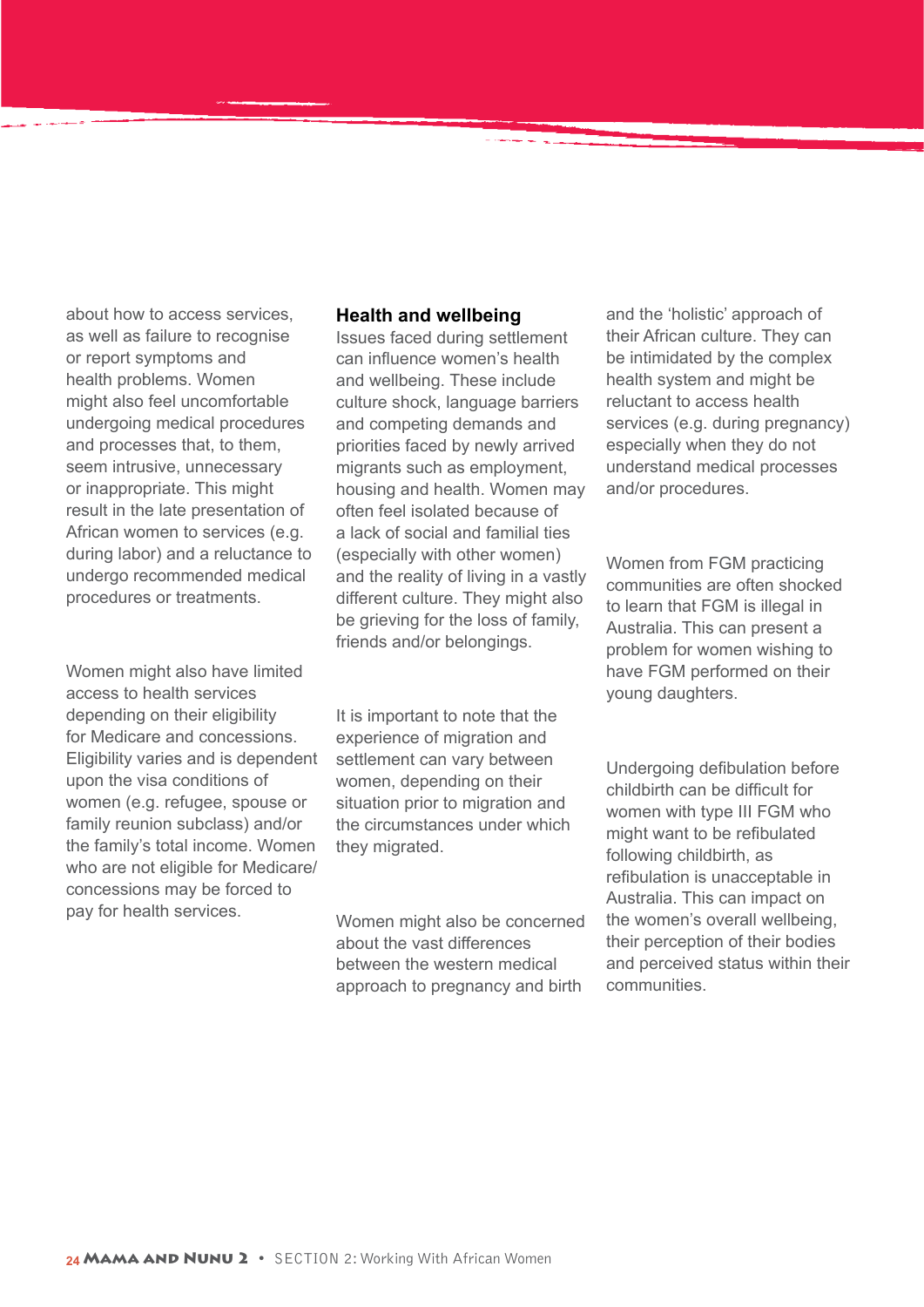# IMPROVING ACCESS

<u>a shekarar 1988 - An</u>

#### **Working with African women**

When interacting with African women, it is important to maintain a respectful and nonjudgmental attitude, without making assumptions based on the appearance, cultural or religious background, as you would with all women you work with. It is important to maintain a friendly and professional approach, to avoid unrealistic expectations and to be clear about your role and responsibilities.

It is important to record relevant details of women as accurately as possible. This includes country of birth, cultural background and preferred language (for interpreter purposes). Use simple language when asking questions and avoid excessive medical jargon. Women might not be familiar with basic health topics and concepts. Establish what they are familiar with and build your discussion around their knowledge base. It is important to remember that the English proficiency of women will vary considerably. Avoid using judgmental words or terms, for example, use 'female circumcision or cutting' rather than 'female genital mutilation'.

Discuss with the woman what the practice means to her and what it means in Australia and how she feels about it. This should be a two-way discussion and should not include lecturing her about what is wrong and what is right. Build rapport and

trust with women by outlining the aim of your discussion and what you are mandated to report.

<u>المستخدمات المستخدمات المستخدمات المستخدمات المستخدمات المستخدمات المستخدمات المستخدمات المستخدمات المستخدمات ا</u>

Offer female practitioners or interpreters where appropriate and available or requested by women.

### **Conducting physical examinations**

Some African women can find physical examinations confronting and intimidating. Therefore, it is important to:

- Clearly explain what the examination is for and why it is needed
- Maintain a relaxed atmosphere
- Ask women only what you need to know and to be clear about why you are asking, how this information is relevant and will help you to best meet their needs
- Ensure that examinations are as non-intrusive as possible
- Be aware that FGM occurs in many forms and might be difficult to identify
- Use female practitioners where possible

### **Maintaining and ensuring confidentiality**

Confidentiality is particularly relevant when using interpreters. It is likely that interpreters from small community and language groups will be familiar with the woman, her family or partner.

In this instance, it might be appropriate to seek a telephone interpreter.

Women might be concerned that having an interpreter could compromise their privacy and confidentiality. They might also request that family or friends act as interpreters. However, in the interest of maintaining confidentiality and for professional purposes, it is good to avoid using family and friends as interpreters. Instead, encourage women to use family and friends for other forms of support such as attending appointments.

It is also important to inform women whether or not your services are confidential and the circumstances under which confidentiality or privacy could be breached, as both of these concepts will be unfamiliar to many women.

### **Making appropriate referrals**

Be aware of health services in your catchment area and what services they provide, to ensure you make appropriate referrals. Be aware of any specific requirements such as language, location, cost and childcare provisions that are essential to facilitate access. In addition, consult with other service providers, community workers, bicultural workers and/ or FARREP workers.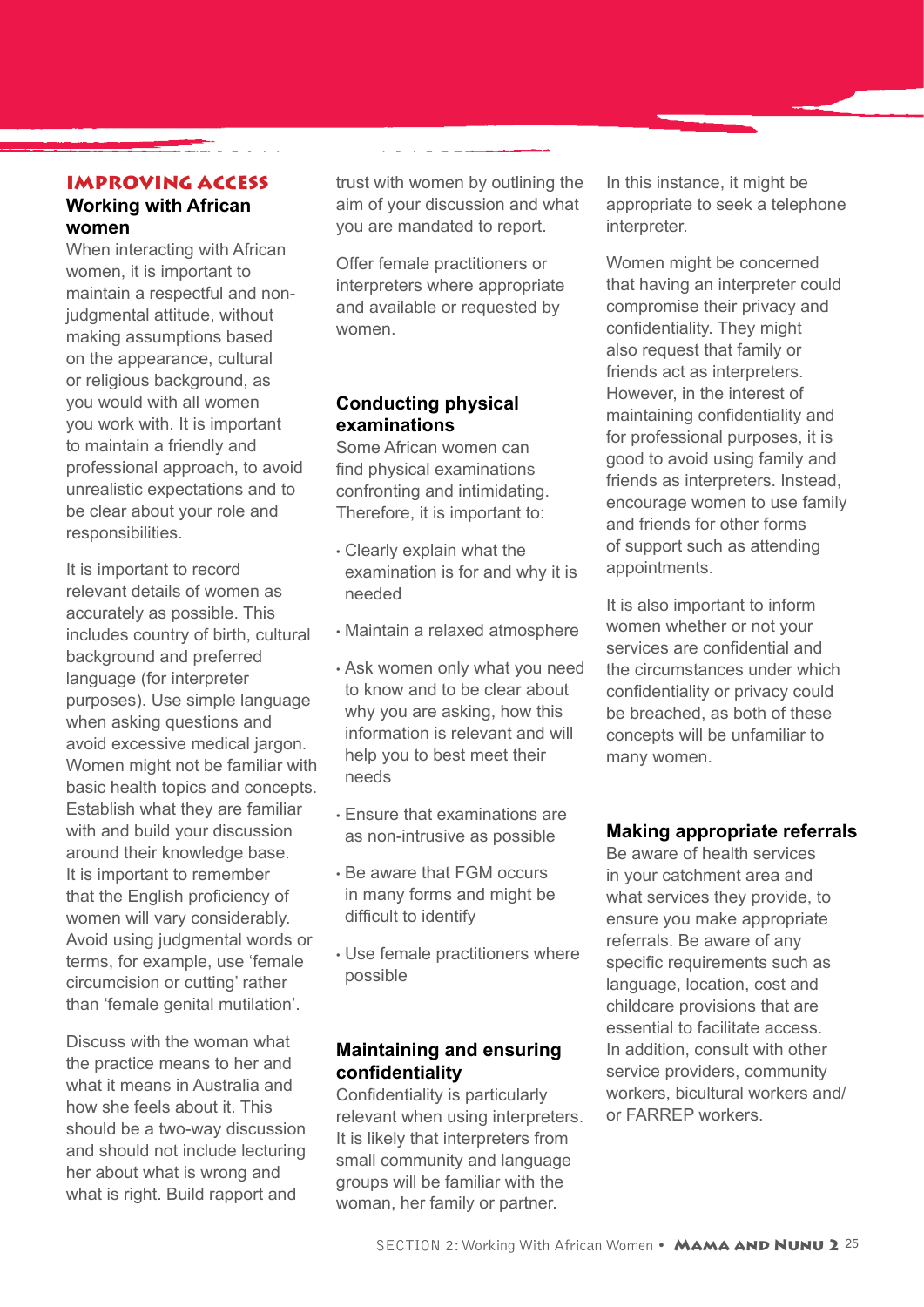#### **Using interpreters**

When discussing FGM, women are likely to be more comfortable with a female interpreter. Ensure that the interpreter is fluent in English, the woman's language, and proficient in health or medical jargon that is required. It is also important to ensure that the interpreter maintains a professional attitude, complies with confidentiality regulations and is not known to the woman.

When using interpreters ensure that you explain to all women that confidentiality will be maintained, and that interpreters are required to interpret accurately without editing, adding or omitting any information. Explain clearly that a failure to do so will result in a breach of confidentiality and outline the subsequent consequences for interpreters. Providing this information to the woman can help her better understand her right to confidentiality when accessing your service. A similar brief can also be provided to the interpreter before you invite them to attend a session.

#### **Producing and translating written material**

When producing written material aimed at the African community, consider the aim of your publication and its intended audience (e.g. newly-arrived African women). In addition, it is important to take into account that many women are not literate in English or their own language.

Ensure that the written publication is:

- Appropriate for the intended audience
- Clear and concise
- Written using simple language
- Visually appealing

In addition, ensure that translated material is:

- Translated professionally
- Not translated word for word
- Translated while taking into account the cultural/social context of the targeted group
- Checked for appropriateness by bi-cultural workers, where relevant

#### **Flexibility**

For many women, arriving on time for an appointment can be a challenge. This may be attributed to a range of reasons including:

- Poor or limited English proficiency / illiteracy
- Lack of familiarity with bureaucracy
- Lack of familiarity with an appointment system
- Lack of available transport
- Dependence on spouse or male family member for transport when attending appointments
- Lack of child care
- Poor health literacy
- Competing demands and priorities

It is important to inform women about your availability, nearest public transport, cost of services and whether or not appointments are required. Information about cancellation policies, calling to reschedule or cancel appointments and the availability of childcare is also important when facilitating access.

*Further information about working with African women affected by FGM and improving their access to health services is included at the end of each of the fact sheets included in this manual.* 

#### **REFERENCES**

Ferguson, B., and Brown, E., (Editors) 1991, *Health Care and Immigrants: a guide for the helping professions*, MacLennan and Petty, Sydney.

Free, J., 2008, *Healthy Mama, Healthy Nunu: an Evaluation of Maternity Services for African Women in the Western Metropolitan Region of Melbourne* (internal report), Women's Health West, Melbourne.

Multicultural Health and Support Service, 2008, *Working with Culturally and Linguistically Diverse Communities on Issues Relating to Blood Borne Viruses (BBV) and Sexually Transmissible Infections (STI)*, Melbourne.

Nielsen-Bohlman, L., Panzer, A.M., and Kindig, D.A., 2004 (Editors), *Health Literacy: A Prescription to End Confusion*, National Academies Press.

The Royal Women's Hospital, 2006, 'FGM: working with interpreters', viewed 7 April 2009, [http://www.thewomens.org.au/](http://www.thewomens.org.au/FGMWorkingwithInterpreters) [FGMWorkingwithInterpreters](http://www.thewomens.org.au/FGMWorkingwithInterpreters)

The Royal Women's Hospital, 2008, *Female Genital Mutilation (FGM): a resource for health professionals*, Melbourne.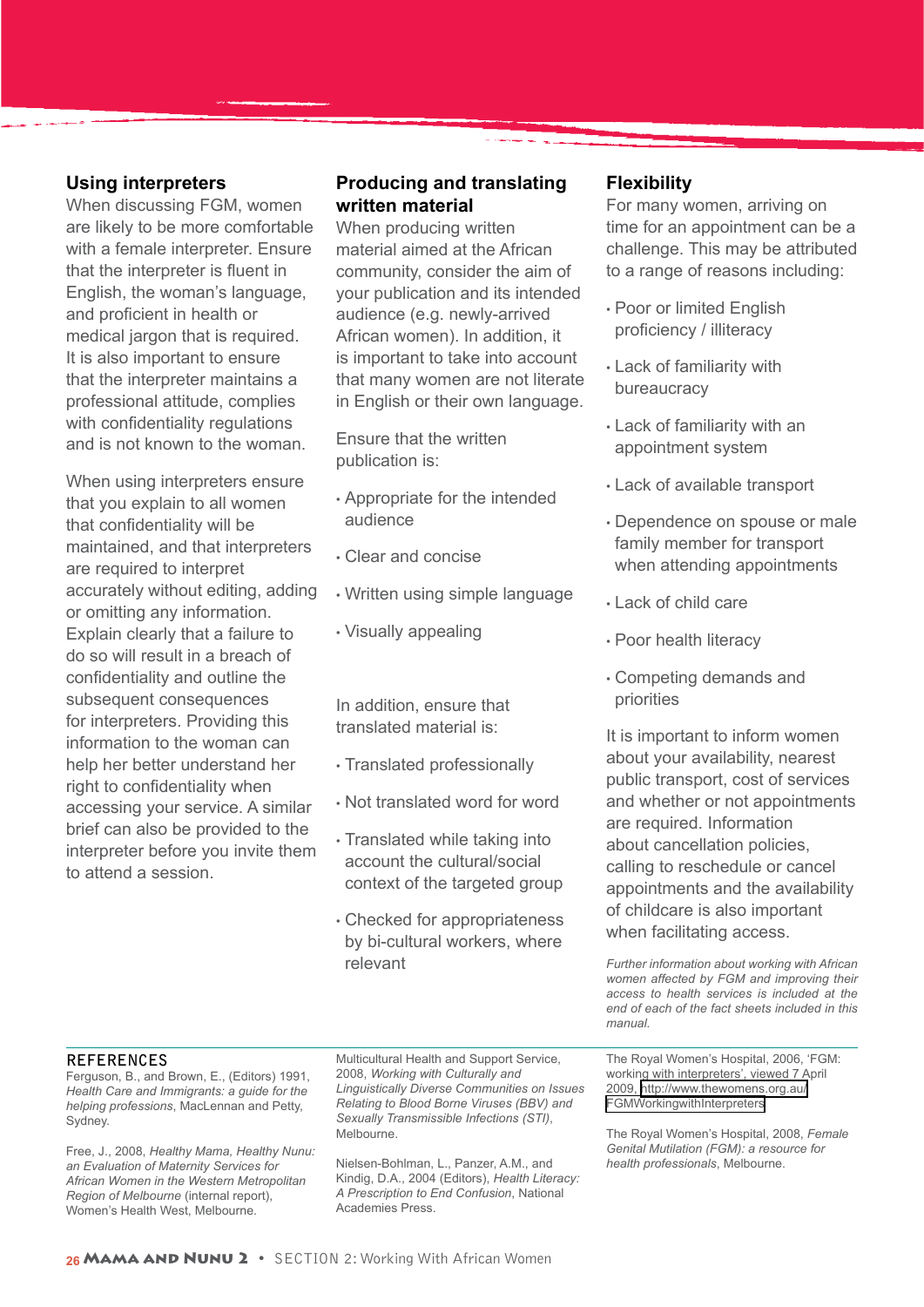

# Chapter 5: FARREP

This chapter provides an overview of the Family and Reproductive Rights Program (FARREP) and how it is delivered at Women's Health West.

#### Family and Reproductive Rights Education Program (FARREP)

**FARREP is a Victorian program that was first established in 1998, following the introduction of the Crimes (Female Genital Mutilation) Act 1996 as a primary health response for FGM affected communities (DHS 2009).** 

#### **Philosophy**

FARREP acknowledges the importance of flexibility and cultural responsiveness when working with the community. FARREP also recognises the importance of delivering community education and health promotion services that take into account the cultural diversity and the capacity of the target community.

#### **Aim**

FARREP is funded by the Department of Health. Family Planning Victoria (FPV) manages the statewide health promotion plan through its FARREP Facilitator role (DHS 2009).

FARREP aims to:

1. Strengthen the knowledge [of target communities] about FGM and support changes to their attitudes about the practice to prevent its occurrence.

2. Increase access to timely and appropriate sexual and reproductive health services by women and girls from communities that could practice **FGM** 

3. Build the capacity and expertise of mainstream and specialist sexual and reproductive health services to deal with women and girls affected by or at risk of being affected by FGM.

(DHS 2009, p.2)

FARREP employs bicultural workers from a range of cultural backgrounds and language groups in different settings such as hospitals, community health services and women's health services. The role of FARREP workers is shaped in part by whether they are funded to provide direct care or health promotion. According to DHS (2009):

**1. Health promotion** – FARREP workers work with communities and stakeholders in developing, implementing and evaluating local health promotion interventions with the aim of preventing the occurrence of FGM and increasing the quality of care and access to sexual and reproductive health services for communities.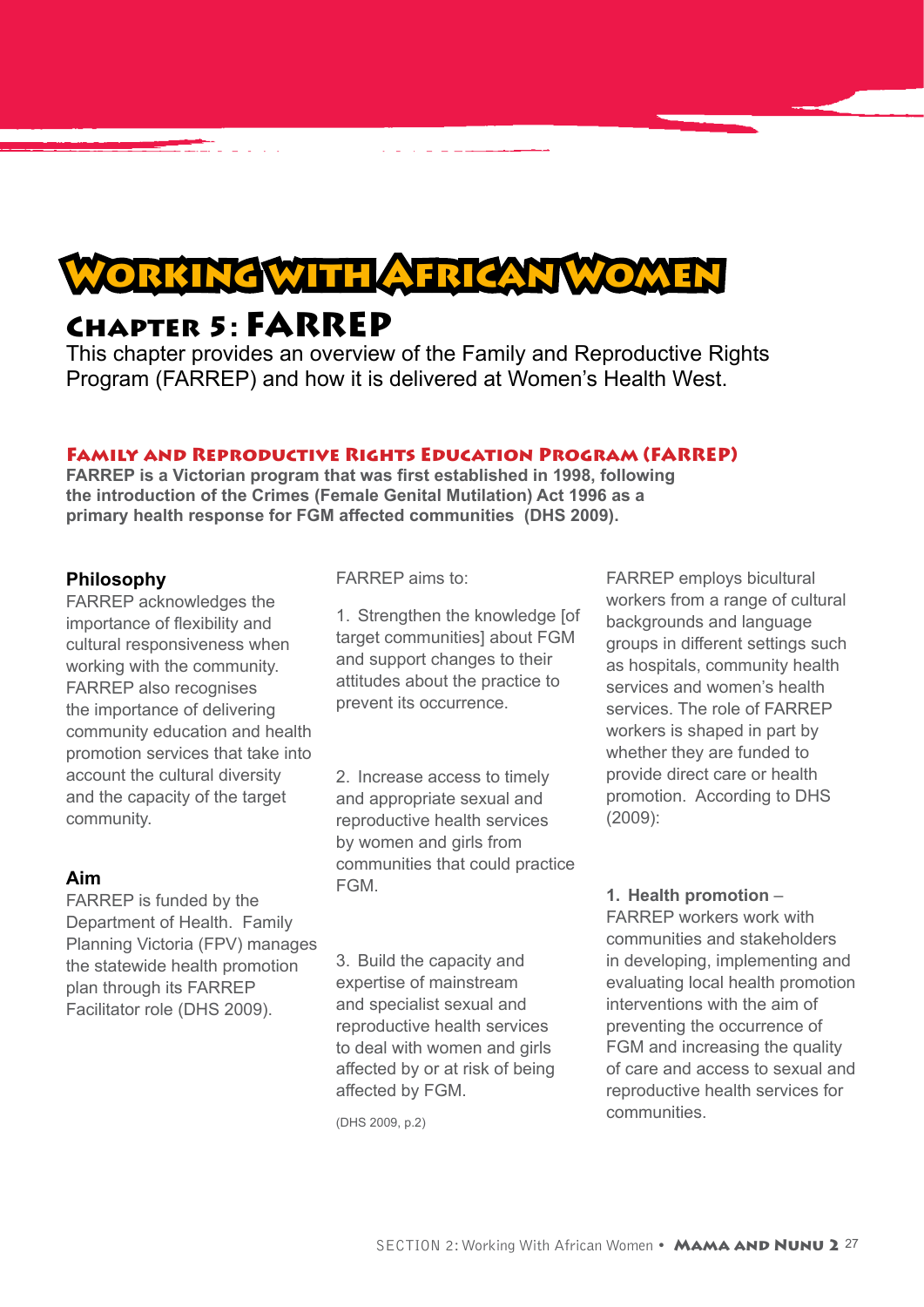

**2. Direct care** - FARREP workers work with individuals, couples, families and groups to provide assessment, therapeutic intervention, practical assistance, support, referral and advocacy with the aim of achieving harm reduction, and/or improved quality of life, social function and/ or health.

#### **For more information about FARREP:**

DHS FARREP Interim guidelines [http://www.](http://www.health.vic.gov.au/vwhp/downloads/interim_guidelines_2.pdf) [health.vic.gov.au/vwhp/downloads/interim\\_](http://www.health.vic.gov.au/vwhp/downloads/interim_guidelines_2.pdf) [guidelines\\_2.pdf](http://www.health.vic.gov.au/vwhp/downloads/interim_guidelines_2.pdf)

DHS FARREP website <http://www.health.vic.gov.au/vwhp/farrep.htm>

#### FARREP AT WOMEN'S HEALTH WEST (WHW)

Women's Health West (WHW) is a women's health organisation committed to improving the health, safety and wellbeing of women in the western metropolitan region of Melbourne.

The FARREP team is located within the Health Promotion, Research and Development (HPR&D) team. It is managed by the Sexual and Reproductive Health Coordinator and employs two part time workers, both of whom are from Africa.

Through our FARREP program, WHW works with African women from communities affected by FGM who are living or working in Melbourne's west.

WHW FARREP provides information and support to women through community information sessions on women's health and specific projects aimed at the particular needs of different groups of women.

WHW FARREP workers also develop and provide resources, training and secondary consultation for health professionals and services working with African women affected by FGM.

For more information about FARREP at Women's Health West, contact:

**Women's Health West 317-319 Barkly Street Footscray, VIC 3011 Phone: (03) 9689 9588 Fax: (03) 9689 3861 http://www.whwest.org.au/ community/african.php**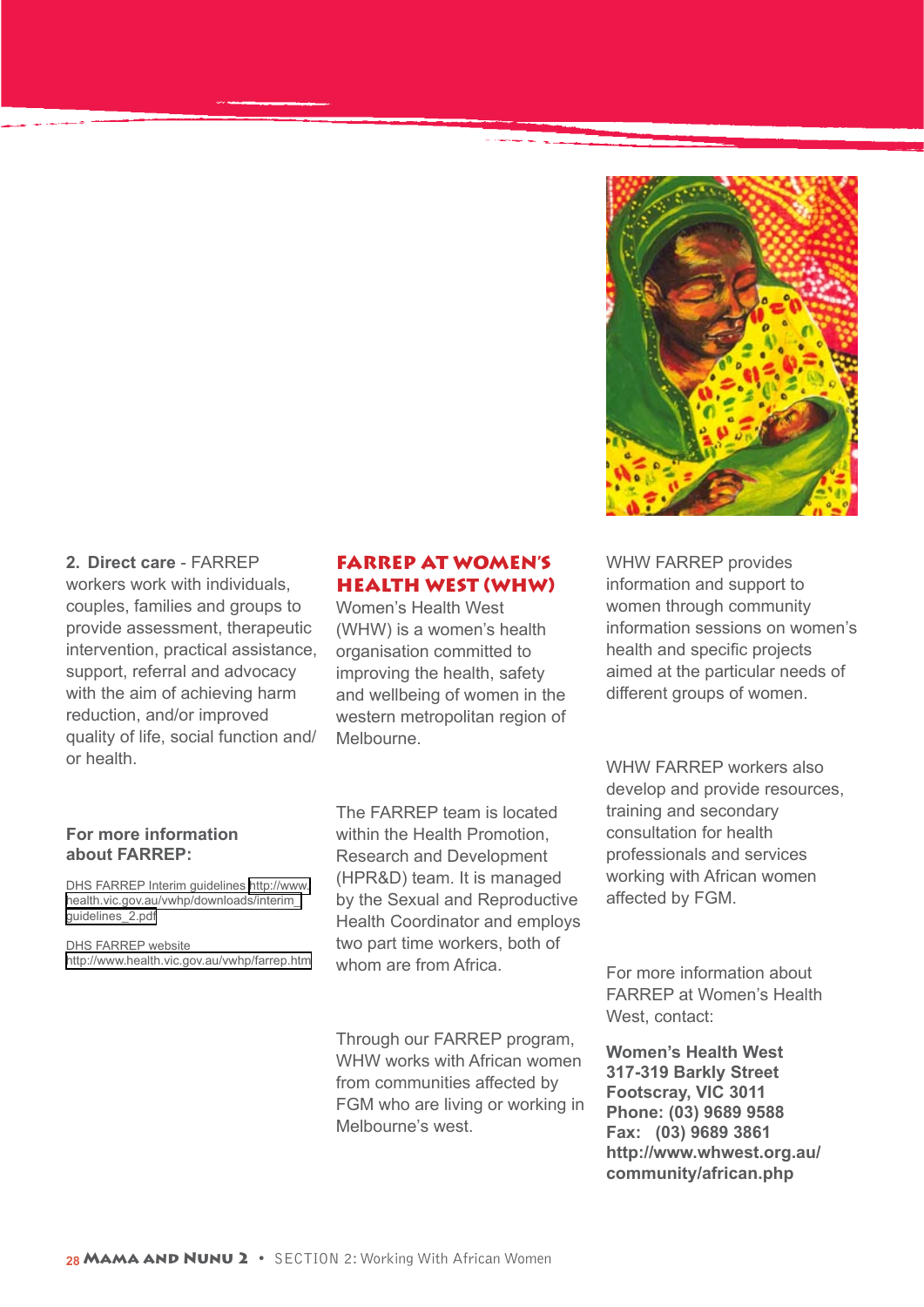# FARREP SERVICES ACROSS VICTORIA

an an a-mach<br>Bhaile an a-mach an a-mach an a-mach an a-mach an a-mach an a-mach an a-mach an a-mach an a-mach an a-mach an

| <b>Organisation</b>                                                             | <b>Phone</b>                                      | <b>Website</b>                                          | Geographical<br>coverage                                                |
|---------------------------------------------------------------------------------|---------------------------------------------------|---------------------------------------------------------|-------------------------------------------------------------------------|
| <b>Banyule Community</b><br><b>Health</b>                                       | 9450 2063                                         | www.bchs.org.au                                         | <b>Banyule</b>                                                          |
| <b>City of Darebin Youth</b><br><b>Services</b>                                 | 8470 8004                                         | www.youth.darebin.vic.gov.au                            | <b>Darebin</b>                                                          |
| <b>Doutta Galla Community</b><br><b>Health Service</b>                          | 8378 1642                                         | www.doutta.org.au                                       | <b>City of Moonee</b><br>Valley and<br>Melbourne (inner<br>west region) |
| <b>Mercy Hospital for</b><br>Women                                              | 8458 4150                                         | www.mercy.com.au                                        | Metropolitan<br>Melbourne<br>(emphasis on<br>northern region)           |
| <b>Multicultural Centre for</b><br><b>Women's Health</b>                        | 9418 0999                                         | www.mcwh.com.au                                         | <b>Statewide</b>                                                        |
| <b>North Yarra Community</b><br><b>Health</b>                                   | 9411 4333                                         | www.nych.org.au                                         | City of Yarra and<br>Carlton                                            |
| Royal Women's Hospital                                                          | 8345 3058                                         | www.thewomens.org.au/<br>femalegenitalmutilationcutting | <b>Statewide</b>                                                        |
| Southern Health (Greater<br><b>Dandenong Community</b><br><b>Health Centre)</b> | Dandenong<br>8792 2200<br>Springvale<br>8558 9000 | www.southernhealth.org.au                               | <b>City of Greater</b><br>Dandenong                                     |
| <b>Western Region Health</b><br>Centre                                          | 8398 4100                                         | www.wrhc.com.au                                         | Western<br>metropolitan region                                          |
| Women's Health in the<br><b>North</b>                                           | 9484 1666                                         | www.whin.org.au                                         | <b>Northern</b><br>metropolitan region                                  |
| <b>Women's Health West</b>                                                      | 9689 9588                                         | www.whwest.org.au                                       | Western<br>metropolitan region                                          |

 $\sim$ .

#### **REFERENCES**

The Royal Women's Hospital, 2008, *Female Genital Mutilation (FGM): a resource for health professionals*, Melbourne.

Department of Human Services (DHS), 2009, *Interim Guidelines for the Family and Reproductive Rights Education Program*. [http://www.health.vic.gov.au/vwhp/](http://www.health.vic.gov.au/vwhp/downloads/interim_guidelines_2.pdf) [downloads/interim\\_guidelines\\_2.pdf](http://www.health.vic.gov.au/vwhp/downloads/interim_guidelines_2.pdf)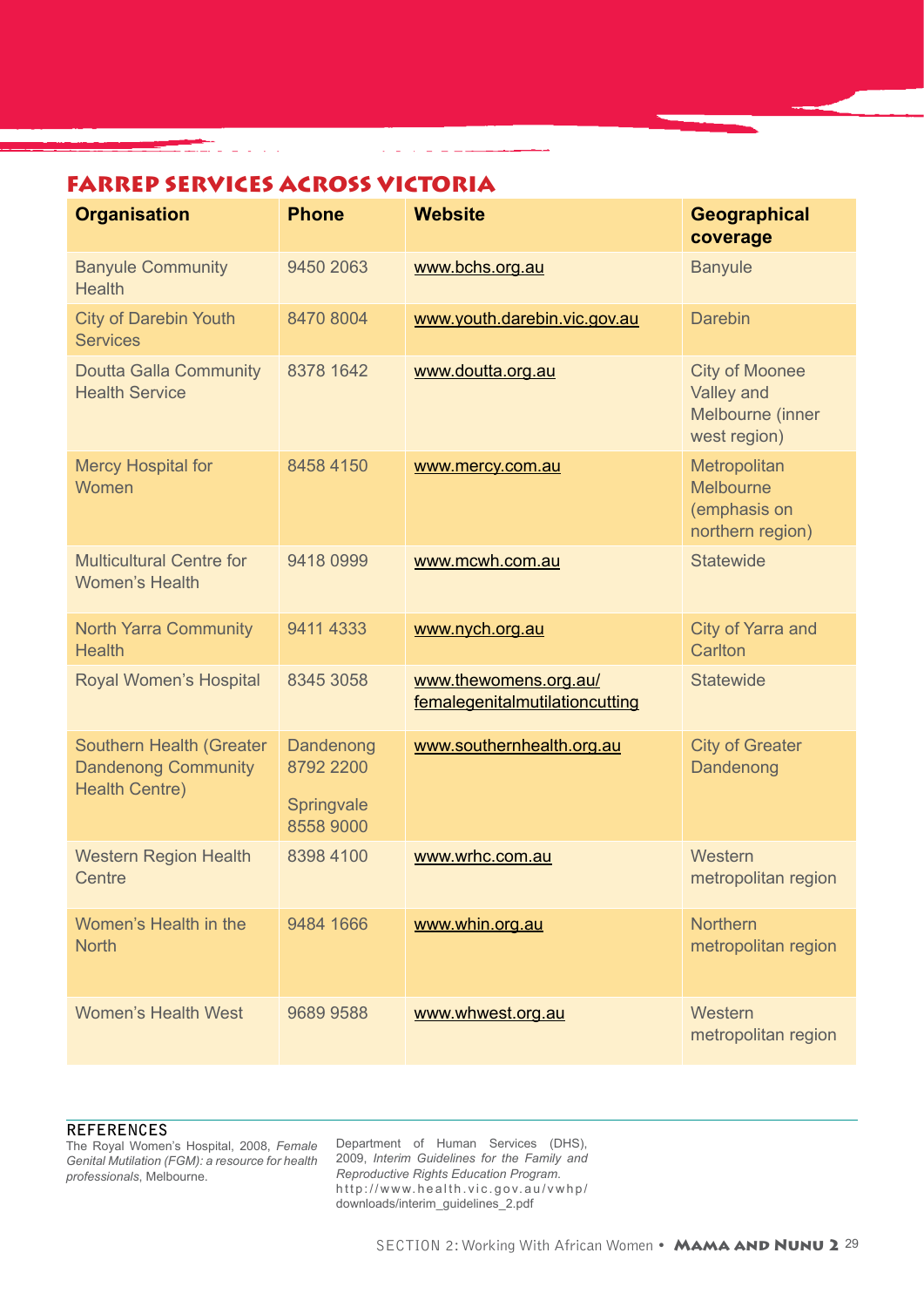

# Chapter 6:Resources

This chapter provides a list of useful resources for each topic including international and national articles, books, websites and government publications.

#### Resources on FGM

*DHS Interim guidelines* [http://](http://www.health.vic.gov.au/vwhp/downloads/interim_guidelines_2.pdf) [www.health.vic.gov.au/vwhp/](http://www.health.vic.gov.au/vwhp/downloads/interim_guidelines_2.pdf) [downloads/interim\\_guidelines\\_2.](http://www.health.vic.gov.au/vwhp/downloads/interim_guidelines_2.pdf) [pdf](http://www.health.vic.gov.au/vwhp/downloads/interim_guidelines_2.pdf)

DHS FARREP website

#### [http://www.health.vic.gov.au/](http://www.health.vic.gov.au/vwhp/farrep.htm) [vwhp/farrep.htm](http://www.health.vic.gov.au/vwhp/farrep.htm)

Jenkins, G. and Nanayakkara, S. 2008, 'Female Genital Mutilation*'*, *Ethics and Religion,*  vol. 10, no. 2.

Natoli, L., Renzaho, A.M.N. and Rinaudo, T., 2008, 'Reducing harmful traditional practices in Adiibar, Ethiopia: lessons learned from Adjibar Safe Motherhood Project', *Contemporary Nurse, v*ol. 29, pp. 110-119.

Rahman, A. and Toubia, N., 2000, *Female Genital Mutilation: a guide to laws and policies world-wide*, Zed Books, New York.

Royal Women's Hospital, 1998, *Female Genital Mutilation (FGM) - issues for cultural practice PLUS Aminas Stories*, video recording, ERCMEDIA, Melbourne.

Royal Women's Hospital, 2008*, Female Genital Mutilation (FGM): a resource manual for health professionals*, Melbourne

Ogunsiji, O.O., Wilkes, L. and Jackson, D., 2007, 'Female Genital Mutilation: origin, beliefs. prevalence and implications for health care workers caring for

immigrant women in Australia', *Contemporary Nurse*, vol. 25, no. 1-2, pp. 22-29.

United Nations Children's Fund (UNICEF) 2005, *Female Genital Mutilation/Cutting: a statistical exploration*, Geneva.

World Health Organisation, 2008, *Eliminating Female Genital Mutilation: an inter-agency statement*, Geneva.

Women's Health West, 2009, Female Genital Mutilation: Fact sheet.